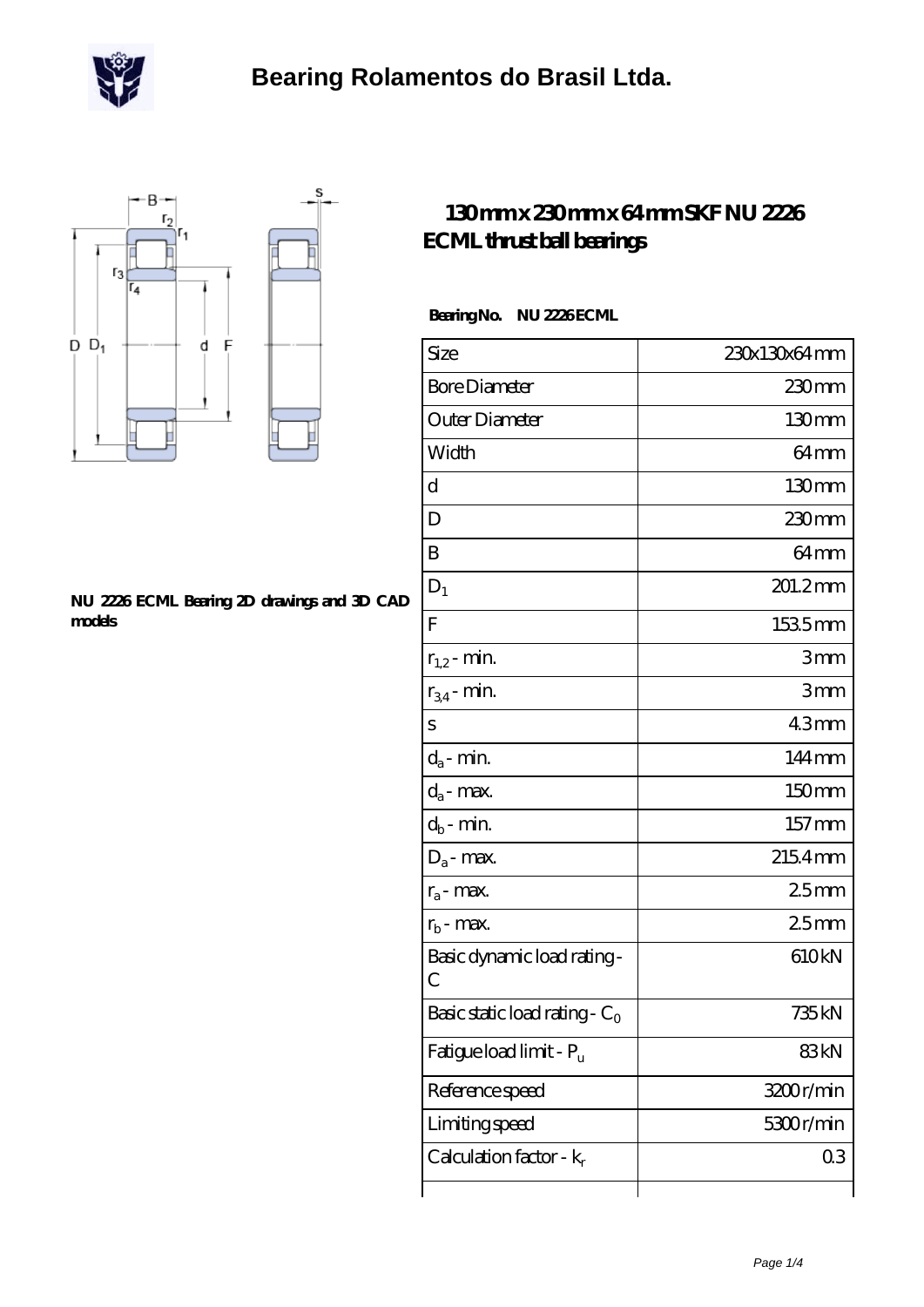

# **[Bearing Rolamentos do Brasil Ltda.](https://m.scottrobertalexander.com)**

| Category                  | Cylindrical Roller Bearings                                                                                                                                                                                                      |
|---------------------------|----------------------------------------------------------------------------------------------------------------------------------------------------------------------------------------------------------------------------------|
| Inventory                 | Q0                                                                                                                                                                                                                               |
| Manufacturer Name         | <b>SKF</b>                                                                                                                                                                                                                       |
| Minimum Buy Quantity      | N/A                                                                                                                                                                                                                              |
| Weight/Kilogram           | 1208                                                                                                                                                                                                                             |
| Product Group             | <b>BO4144</b>                                                                                                                                                                                                                    |
| <b>Bore Profile</b>       | Straight                                                                                                                                                                                                                         |
| Cage Material             | Brass                                                                                                                                                                                                                            |
| Precision Class           | RBEC 1   ISO PO                                                                                                                                                                                                                  |
| Number of Rows of Rollers | Single Row                                                                                                                                                                                                                       |
| Separable                 | Inner Ring - Both Sides                                                                                                                                                                                                          |
| Rolling Element           | Cylindrical Roller Bearing                                                                                                                                                                                                       |
| Profile                   | Complete with Outer and<br>Inner Ring                                                                                                                                                                                            |
| Snap Ring                 | No                                                                                                                                                                                                                               |
| Internal Clearance        | CO-Medium                                                                                                                                                                                                                        |
| Retainer                  | Yes                                                                                                                                                                                                                              |
| Relubricatable            | Yes                                                                                                                                                                                                                              |
| Inch - Metric             | Metric                                                                                                                                                                                                                           |
| <b>Other Features</b>     | High Capacity   Plain Inner<br>Ring   2 Rib Outer Ring  <br>Cage on Outer Ring ID                                                                                                                                                |
| Long Description          | 130MM Bore; Straight Bore<br>Profile; 230MM Outside<br>Diameter, 64MM Width;<br>Brass Cage Matetrial; RBEC<br>1   ISO PO, Single Row,<br>Inner Ring - Both Sides<br>Separable; No Snap Ring;<br>Relubricatable; CO Medium<br>Int |
| Category                  | Cylindrical Roller Bearing                                                                                                                                                                                                       |
| <b>UNSPSC</b>             | 31171547                                                                                                                                                                                                                         |
| Harmonized Tariff Code    | 8482.5000.00                                                                                                                                                                                                                     |
| Noun                      | Bearing                                                                                                                                                                                                                          |
| Manufacturer URL          | http://www.skf.com                                                                                                                                                                                                               |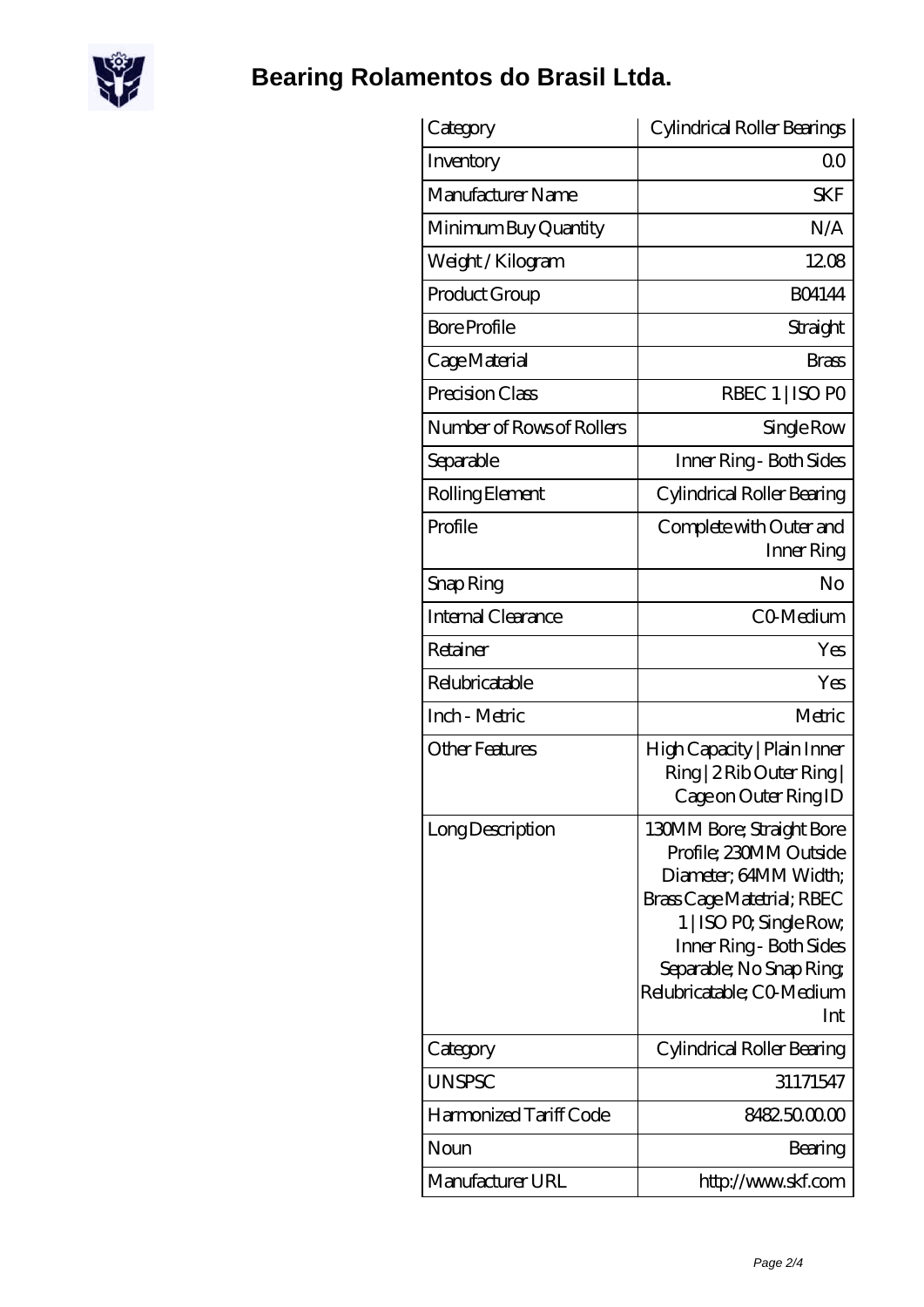

| Manufacturer Item Number        | NU 2226ECML                                        |
|---------------------------------|----------------------------------------------------|
| Weight/LBS                      | 26616                                              |
| Width                           | 252Inch   64 Millimeter                            |
| Outside Diameter                | 9.055 Inch   230 Millimeter                        |
| Bore                            | 5118Inch   130Millimeter                           |
| bore diameter:                  | 130mm                                              |
| static load capacity.           | 735 <sub>kN</sub>                                  |
| outside diameter:               | 230 <sub>mm</sub>                                  |
| maximum rpm:                    | 5300rpm                                            |
| overall width:                  | 64mm                                               |
| bearing material:               | Steel                                              |
| flanges                         | (2) Flanges on outer Ring<br>Flangeless Inner Ring |
| cage material:                  | <b>Brass</b>                                       |
| bore type:                      | Straight                                           |
| finish/coating                  | Uncoated                                           |
| number of rows                  | $\mathbf{1}$                                       |
| closure type:                   | Open                                               |
| operating temperature<br>range: | Maximum 302°<br>$\mathbf F$                        |
| series                          | ΝU                                                 |
| dynamic load capacity.          | 610kN                                              |
| manufacturer upc number.        | 7316571388649                                      |
| $D_1$                           | 201.2mm                                            |
| $r_{1,2}$ min.                  | 3mm                                                |
| $r_{34}$ min.                   | 3mm                                                |
| smax.                           | 43mm                                               |
| $d_a$ min.                      | 144mm                                              |
| $d_a$ max.                      | 150mm                                              |
| $d_h$ min.                      | $157 \,\mathrm{mm}$                                |
| $D_a$ max.                      | 2154mm                                             |
| $r_a$ max.                      | 25 <sub>mm</sub>                                   |
| $rb$ max.                       | 25mm                                               |